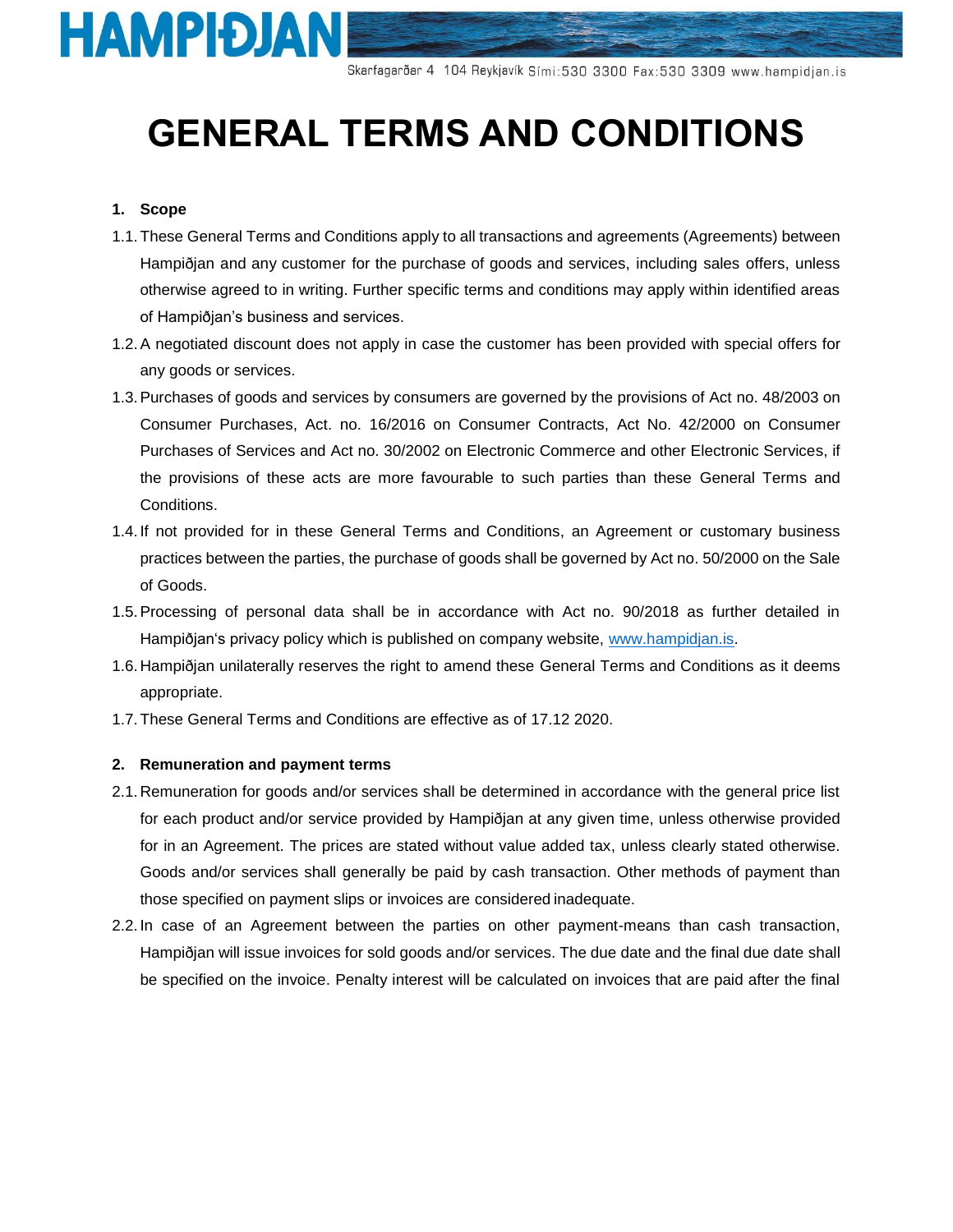

due date in accordance with Act No. 38/2001 on Interest and Price Indexation. In case of overdues, penalty interest will be charged from the due date until the payment date.

2.3.Objections to issued invoices must be submitted to Hampiðjan within 30 days of the date of issuance. In the event of a dispute concerning the amount of an invoice, the customer may only defer payment of the amount in actual dispute.

## **3. Obligations and responsibilities of the customer**

- 3.1. Risk relating to goods is transferred from Hampiðjan to the customer on delivery. Goods are considered delivered upon the customer's receipt. The customer carries the risk relating to the goods from its receipt. Should the customer not be able to receive or collect the goods on account of events relating to himself, then the risk will be transferred to the customer as soon as receipt was possible or at the latest three days after the customer was notified that the goods were ready for delivery.
- 3.2.The customer is obliged to inspect goods upon their delivery. The customer shall submit a complaint to Hampiðjan within 8 days from the delivery of the goods if he considers the goods and/or services not in accordance with the parties' Agreement. The customer's claim shall be sent to Hampiðjan in a verifiable manner and without any delay from the point in time when the customer became aware of the complaint matter or should have been aware. The customer is considered to have forfeited his right to make such claim if he does not comply with his obligations according to this clause.
- 3.3.The customer undertakes to follow the manufacturers' instructions regarding the correct handling and maintenance of the goods and to carry out regular inspections of the goods.
- 3.4.The customer is responsible for guidelines and instructions that Hampiðjan is provided with, by the customer and/or as appropriate the customer's employees. Moreover, the customer is responsible for information that the customer and/or, as appropriate, the customer's employees provide Hampiðjan with, being correct.

### **4. Hampiðjan's obligations and responsibilities**

- 4.1. Hampiðjan is responsible for ensuring that goods and services are satisfactory and in accordance with the Agreement between the parties, with limitations as follows. Responsibility is dependent on the use of goods being in accordance with the specifications of the relevant manufacturer and/or, as the case may be, Hampiðjan. If the service and/or goods are not in accordance with the parties' Agreement, Hampiðjan may fulfil its obligations with a new delivery of the service and/or goods or by repairing the delivered goods within a reasonable timeframe.
- 4.2.With new delivery Hampiðjan will have fully complied with all its obligations towards the customer concerning the defective goods. Hampiðjan has, without exception, the right to attempt to repair the product. Under such circumstances, the customer is responsible for the cost of delivering the product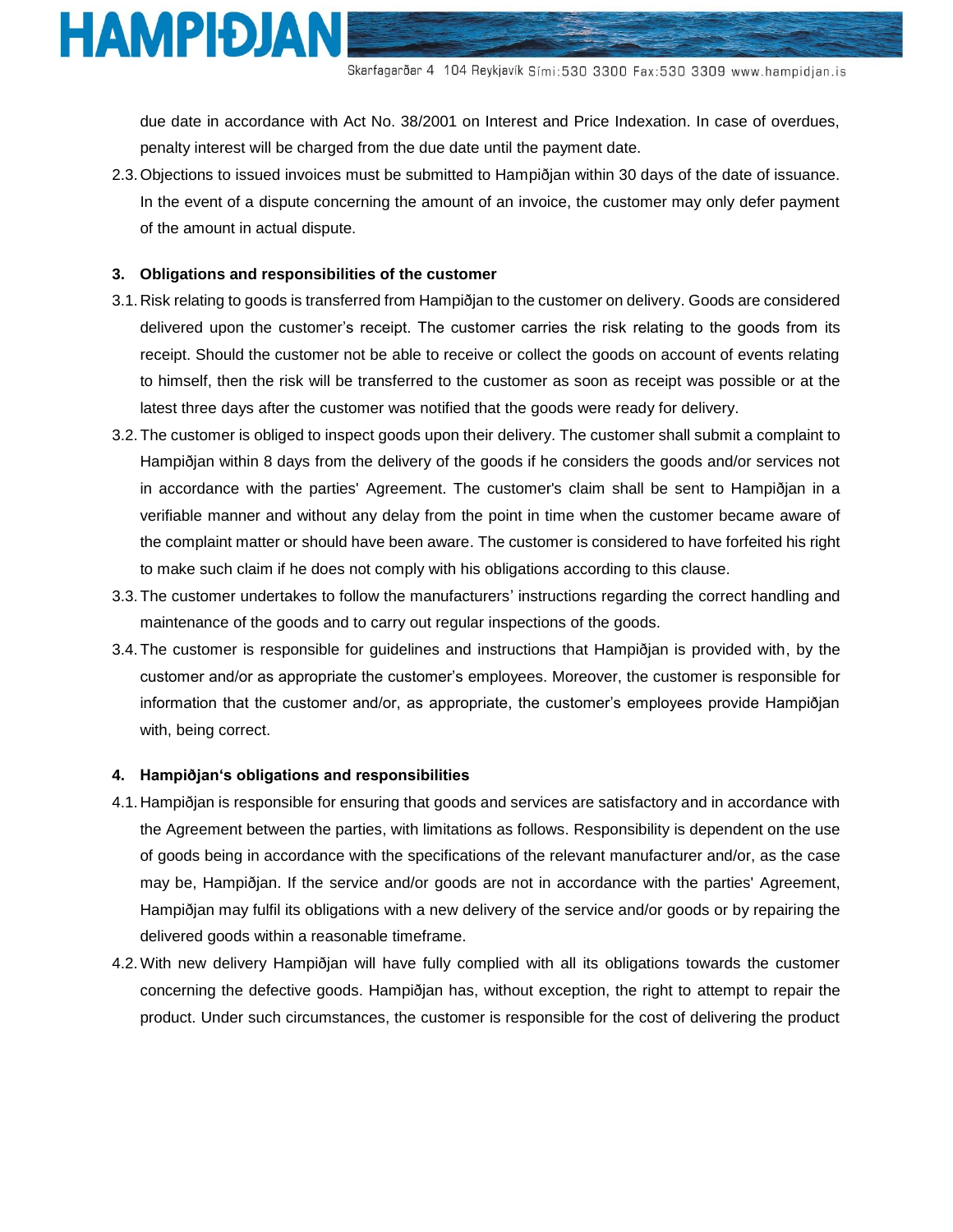

to Hampiðjan. Delivery is not considered to have occurred correctly until Hampiðjan receives the goods at the Hampiðjan facility specified in the original sales invoice for the goods.

4.3. In the event that the goods and/or services are not in accordance with the parties' Agreement for reasons beyond Hampiðjan's responsibility, such as consequences of incorrect treatment of the goods, their assembly, their use or the goods have been altered in a manner inconsistent with instructions and/or description for the goods, Hampiðjan may, under such circumstances, invoice the cost relating to remedying such deficiencies, regardless of their success.

## **5. Online transactions**

- 5.1.Electronic distance agreements are equivalent to written agreements.
- 5.2.Subject to the following conditions a customer, who is a consumer, i.e. a party not engaged in commercial operations, is entitled to return the purchased goods, free of charge, within 14 days from their receipt: (i) the goods are returned to Hampiðjan; (ii) seals on the goods are not broken; (iii) the goods are not damaged and are in its original packaging; and (iv) the goods are not a special order or specially designed.
- 5.3.The customer is responsible for the shipping costs relating to online purchases.
- 5.4.The customer is responsible for and shall pay all costs of shipping when returning a product. If the shipping cost was included in the purchase price of a product, such cost will be deducted from the amount refunded. In the event that goods are returned to Hampiðjan, the customer must use the original packaging or other such adequate packaging that ensures that the goods will not be damaged during transport. Furthermore, if possible, the customer shall insure the goods against transport damages. The customer is responsible for returned goods from when they are shipped until the returned goods have been received by Hampiðjan.

## **6. Limitations of liability**

- 6.1. In Hampiðjan's transactions with customers engaged in commercial operations, the warranty period for defective goods and/or services is 90 days, cf. however provisions 3.2. on the customer's inspection and notification obligations. For consumer purchases, i.e. purchases made by parties not engaged in commercial operations, the warranty period is 2 years in accordance with Act No. 48/2003 on Consumer Purchases. A different warranty period than provided for in this clause must be specifically agreed upon in an Agreement between the parties or provided for in a sales receipt.
- 6.2.When assessing whether a sales item is defective, notice must be taken of the point in time when risk was transferred to the customer, even if the defect is not discovered until later. Unless otherwise established, a defect discovered within 90 days from the date that risk was transferred, shall be considered to have been present at the time of transfer of risk. This does not apply, if such a conclusion is incompatible with the nature of the defect or the product.
- 6.3. Hampiðjan's liability, towards a customer, for any damage, loss or claims, whether due to or relating to breaches of the parties' Agreement, defects in the product or for any other reason, shall be limited to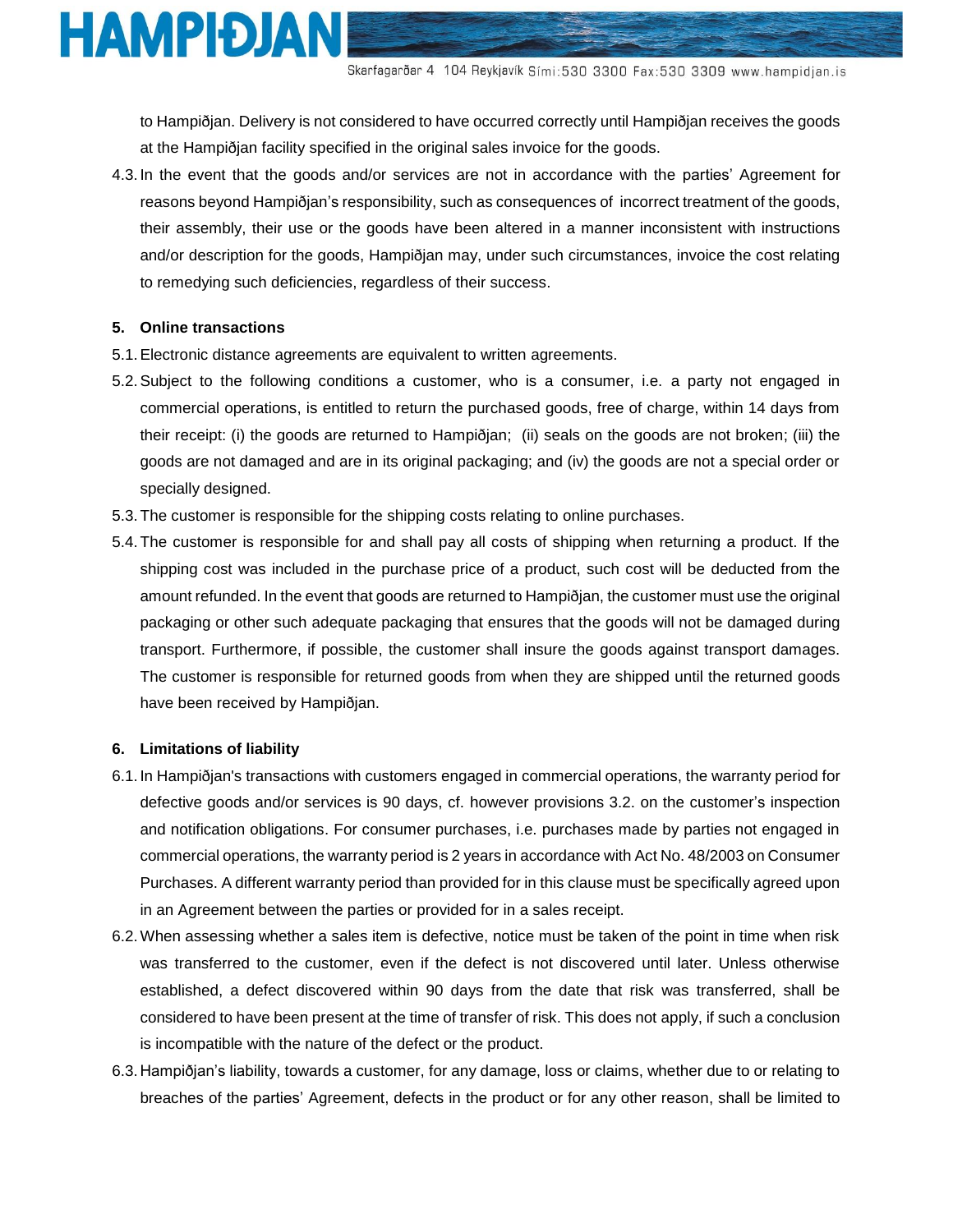

the value of the goods sold to which the aforementioned claim relates and compensation for defects can never exceed the purchase price of the goods in question, in each instance.

- 6.4. Hampiðjan's liability is in any event conditional on the customer having fulfilled his obligations in other respects, observed his duty of care and arranged the transaction in full accordance with the instructions of laws, regulations and, as the case may be, according to the rules or terms of the relevant manufacturer or other competent third party.
- 6.5. Hampiðjan can only be held liable for the direct loss by a customer of the sold goods.
- 6.6. Hampiðjan can under no circumstances be held liable for damages resulting from goods and/or services, operating losses of the customer and/or third parties, or any other form of loss/damages, whether other direct loss/damages, indirect, consequential or incidental loss/damages of such parties whatsoever, including but not limited to loss of profits, inherent gains, savings, operating losses, loss of estimated savings, impairment of goodwill, punitive damages, regardless of whether such loss or damage can be traced to defects, damages or the destruction of the purchased goods or to other circumstances. Hampiðjan is not responsible for damage caused by a customer or any third party unrelated to Hampiðjan.
- 6.7.The customer has no claims against Hampiðjan based on a product's properties or lack thereof, as the customer had the opportunity to familiarise himself with the features and limitations of the purchased product by reading instructions or descriptions which accompany the purchased products or are generally accessible, e.g. from the manufacturer of the purchased products. Hampiðjan does not warrant any specific results from the use of goods and/or services.
- 6.8. Normal wear and tear of the products will not be compensated, provided that the lifetime of the product is in accordance with what may be expected.
- 6.9.Other than provided for in these General Terms and Conditions, Hampiðjan does not accept any liability for any loss or damage caused to persons, property, vessels and chattels/movables, attributable to goods or services sold, procured or provided by Hampiðjan. If the limitation of liability according to these General Terms and Conditions are considered to go beyond what is permitted by law, these terms shall apply to the extent permitted by law.

## 7. **Indemnity**

7.1. Customers undertake to comply with Icelandic laws and the decisions of public authorities. Furthermore, customers undertake to respect the rights of third parties and to refrain from violating such rights, irrespective of whether such rights involve copyrights, ownership rights, right of use or any other form of rights. Customers agree to fully indemnify Hampiðjan for any loss or damage caused by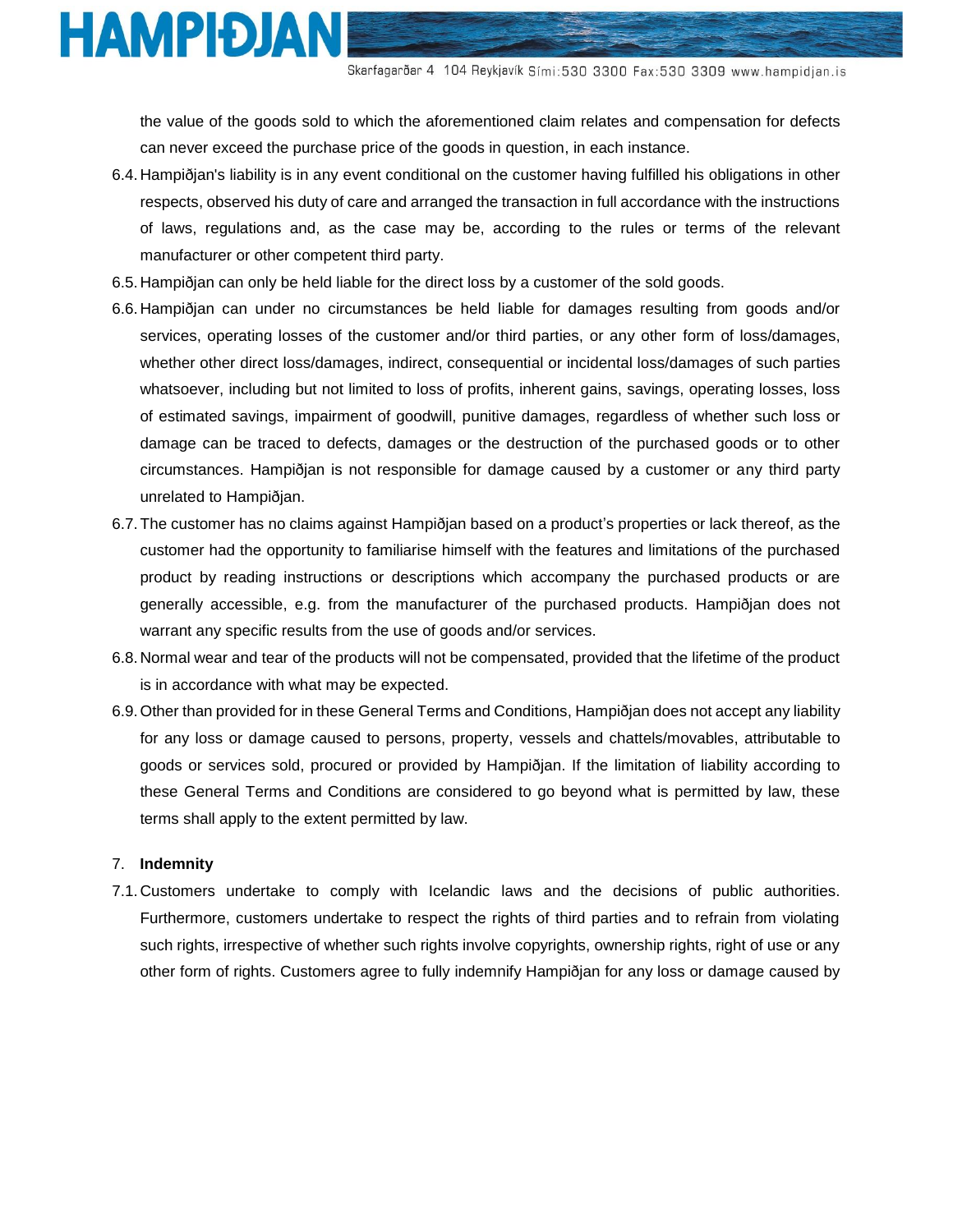

breach of the above or as a consequence of other behaviour/inactivity that causes Hampiðjan loss or damage to any extent.

#### **8. Uncontrollable events – Force Majeure**

8.1. Hampiðjan shall not be responsible for any loss or damage that the customer may suffer and is caused by uncontrollable or unforeseen events that are not present when the Agreement was entered into, including but not limited to labour disputes, wars, revolution, natural disasters, amendments to regulations issued by governmental authorities, intervention by governmental authorities, trade restrictions, blockades, general transport obstacles, energy shortages and comparable uncontrollable events.

#### **9. Confidentiality – Intellectual property rights**

9.1.The sold goods and/or service are protected by one or more patents and/or patent applications. In instances where Hampiðjan sells its own products and/or services, Hampiðjan remains the owner and sole proprietor of copyrights and any other form of intellectual property rights, including but not limited to trademark rights, design rights, patent rights, ownership rights to professional secrets, know-how or other such rights regardless of what they may be called. All information, such as drawings and/or oral and written information that the customer receives from Hampiðjan and relates to the product sold, its function, technology used in its production as well as design and shape is confidential between the customer and Hampiðjan and the customer shall not disclose any such information during the Agreement period and this duty of confidentiality remains after the Agreement ends. An Agreement does not imply the transfer of such rights in any way other than what is explicitly stated in the Agreement. Breach of this obligation by the customer, shall be subject to his payment of liquidated damages in the amount of ISK. 350,000 for each day of any breach continues to exist. Hampiðjan's authority to demand liquidated damages does not in any way limit the company's other rights or remedies it may seek to rely on.

## **10. Event of default**

- 10.1. Any breach of these General Terms and Conditions and the Agreement between Hampiðjan and the customer, including a payment default, shall constitute an event of default. Hampiðjan reserves the right to halt or cancel services, as well as the delivery of goods.
- 10.2. Hampiðjan reserves the right to charge penalty interest on the outstanding amount resulting from a payment default, from the due date of an invoice until payment date in accordance with Act no. 38/2001 on interest and indexation.
- 10.3. In case of a substantial default by the customer, Hampiðjan reserves the right to take any or all of the following measures without any notice: (i) the unilateral recission of an Agreement; (ii) to take